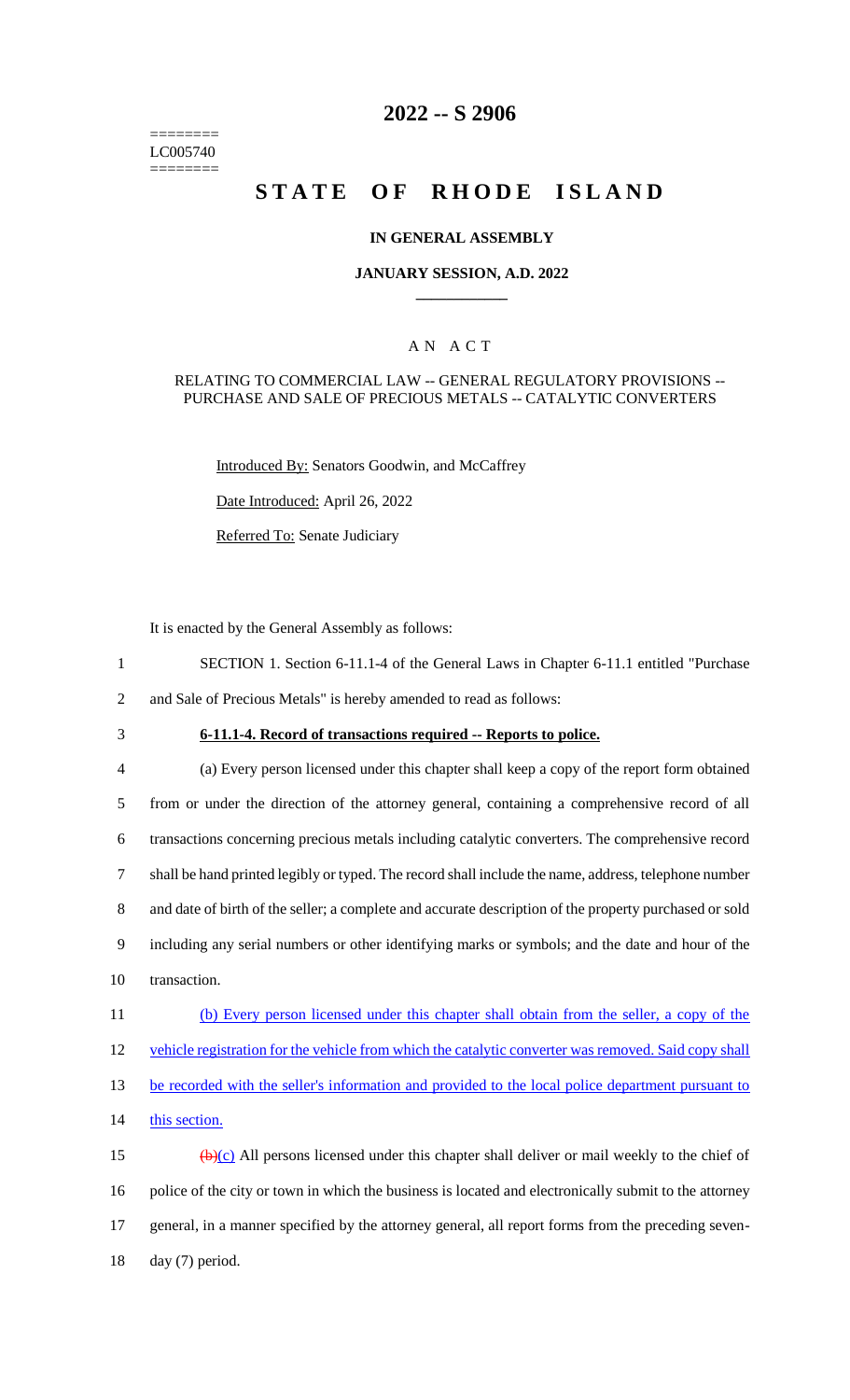- 1 ( $\Theta(d)$  Every person licensed under this chapter shall retain a copy of the report form for a
- 2 period of one year from the date of the sale stated on the form.
- 3 (e) Any violation of these provisions shall be subject to the penalties set forth in § 6-11.1-
- $4 \frac{7}{2}$
- 5 SECTION 2. This act shall take effect upon passage.

======== LC005740 ========